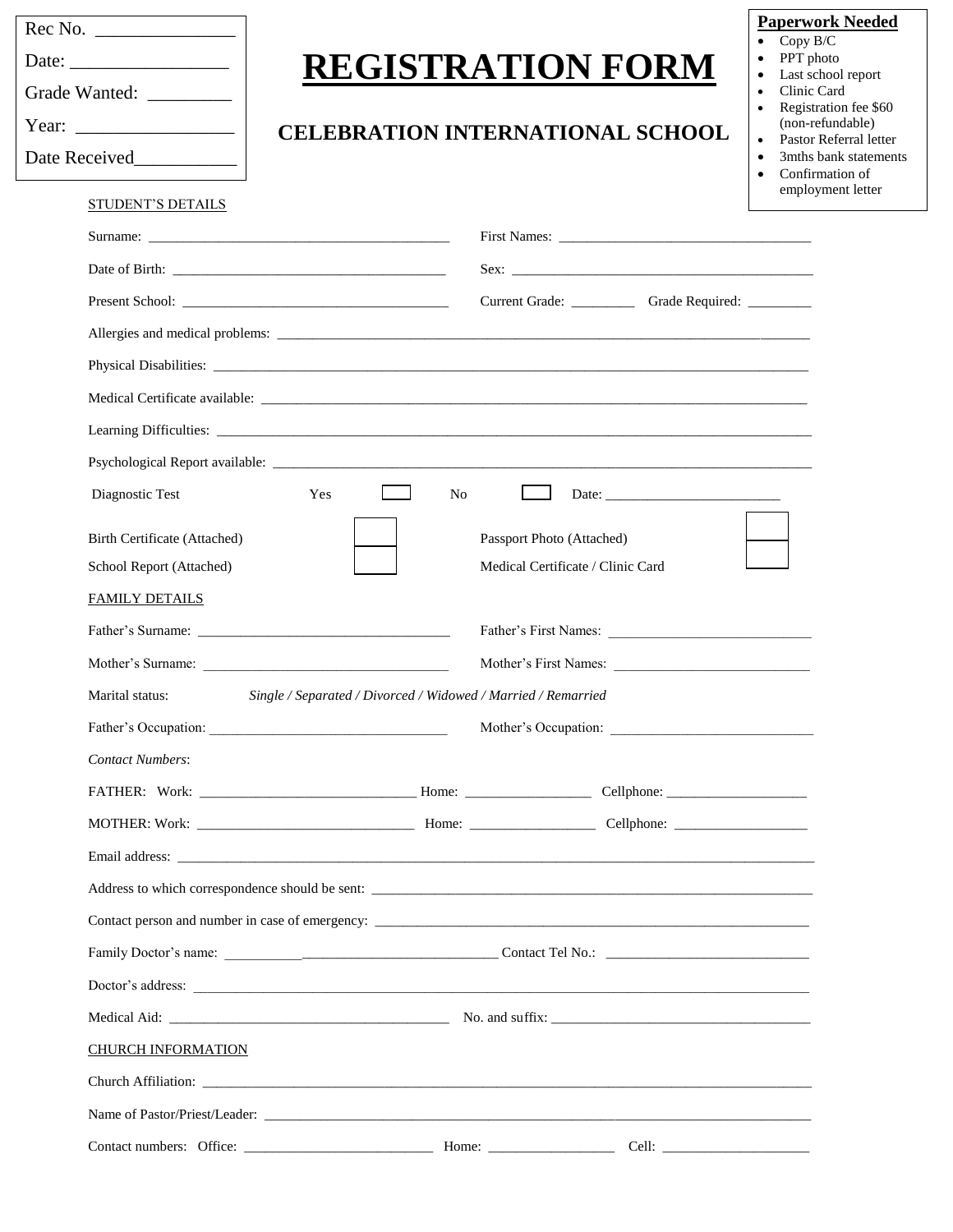## **VISION**

- We are a locally relevant and internationally accredited family of schools committed to creating a legacy of transforming people and reforming nations
- We intentionally develop students who are sought out globally for university because of their "can do" mindset, character, ability and willingness to lead.
- We have competent teachers who are trained to establish exemplary schools in partnership with Celebration Churches International the world over

## **MISSION**

- To develop students with a biblical worldview and Godly character, having an insatiable passion for learning and strong leadership ability in order to meet people's needs spirit, soul and body.
- To this end we do the following:
	- We provide a world-class standard of education through appropriate learning materials to empower future leaders.
	- We implement innovative staff development programs in order to ensure excellence in our schools around the world.
	- We provide a balanced and relevant curriculum encompassing spiritual, academic, physical and life skills programs
	- We provide leadership and entrepreneurship development programs.
	- We provide opportunities for service to our communities.

 $\sqrt{2}$ 

NAME: Mr. Tororiro Isaac Chaza<br>
DATE: 8 April 2011

TITLE: Chairman Celebration School Trust & Board